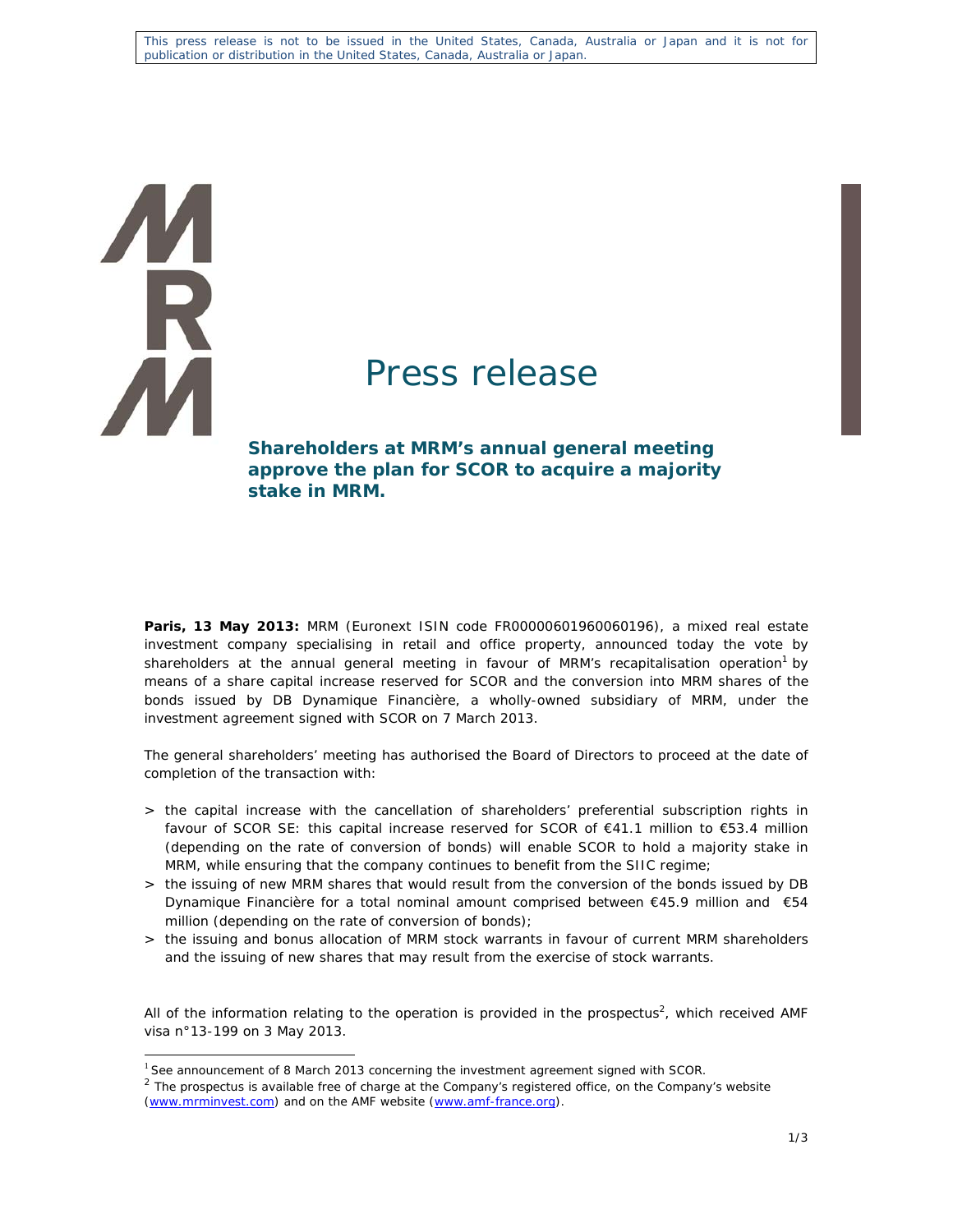The operation is subject to the conversion of at least 85% of the bonds issued by DB Dynamique Financière. The conversion option the inclusion of which was approved by the general meeting of bondholders on 25 April 2013<sup>3</sup> can be exercised by current bondholders for a period of 15 days as of today, i.e. until 28 May 2013 inclusive.

The operation is also subject to:

- . the signing of new documentation with each of MRM's three partner banks concerning the restructuring of its bank debt. The terms of this restructuring have already been prenegotiated and will result in the average maturity being extended significantly and a reduction in the Group's total outstanding debts. As of the date of this press release, new bank documentations have already been signed with partners HSH Nordbank and ING Bank. The new bank documentation with SaarLB is due to be signed in the second half of May;
- . the amendment of the agreements governing the management mandate between MRM's real estate subsidiaries and CBRE Global Investors France, which has also been prenegotiated;
- . No material unfavourable change or effect before the date of the operation.

Subject to compliance with the suspensive conditions, the operation should be completed on 29 May 2013.

The operation would change MRM's shareholding structure as follows:

- > SCOR SE would own 59.9%<sup>4</sup> of MRM's share capital, i.e. the maximum authorised threshold for SIIC companies. If all stock warrants are exercised, this stake would be reduced to 57.6%.
- > Current bondholders would own 32.1%<sup>4</sup> of MRM's share capital. If all stock warrants are exercised, this stake would be reduced to 30.8%;
- > After the operation, MRM's current shareholders would own 8% of share capital. Should the stock warrants allocated to them be fully exercised, the current shareholders could hold 11.6% of MRM's share capital.

Furthermore, in accordance with the terms of the investment agreement signed with SCOR and the vote by shareholders at today's general meeting, MRM's Board of Directors would comprise the following members after the operation:

- . Gérard Aubert, independent Board member
- . Jacques Blanchard, Board member and Chief Executive Officer of MRM
- . Brigitte Gauthier-Darcet, independent Board member
- . Jean Guitton, Head of Real Estate at SCOR, Board member

. François de Varenne, Chairman of the Management Board of SCOR Global Investments, Board member

. SCOR SE, Board member, represented by Karina Lelièvre.

The Chairman of the Board of Directors will be chosen from the members appointed by SCOR.

 $\overline{a}$ 

<sup>&</sup>lt;sup>3</sup> See announcement of 30 April 2013 concerning the approval of the changes to the issuance contract for bonds by the general meeting of bondholders

 $4$  Excluding the dilutive impact relating to the possible exercise of stock warrants allocated to current MRM shareholders within the framework of the operation.